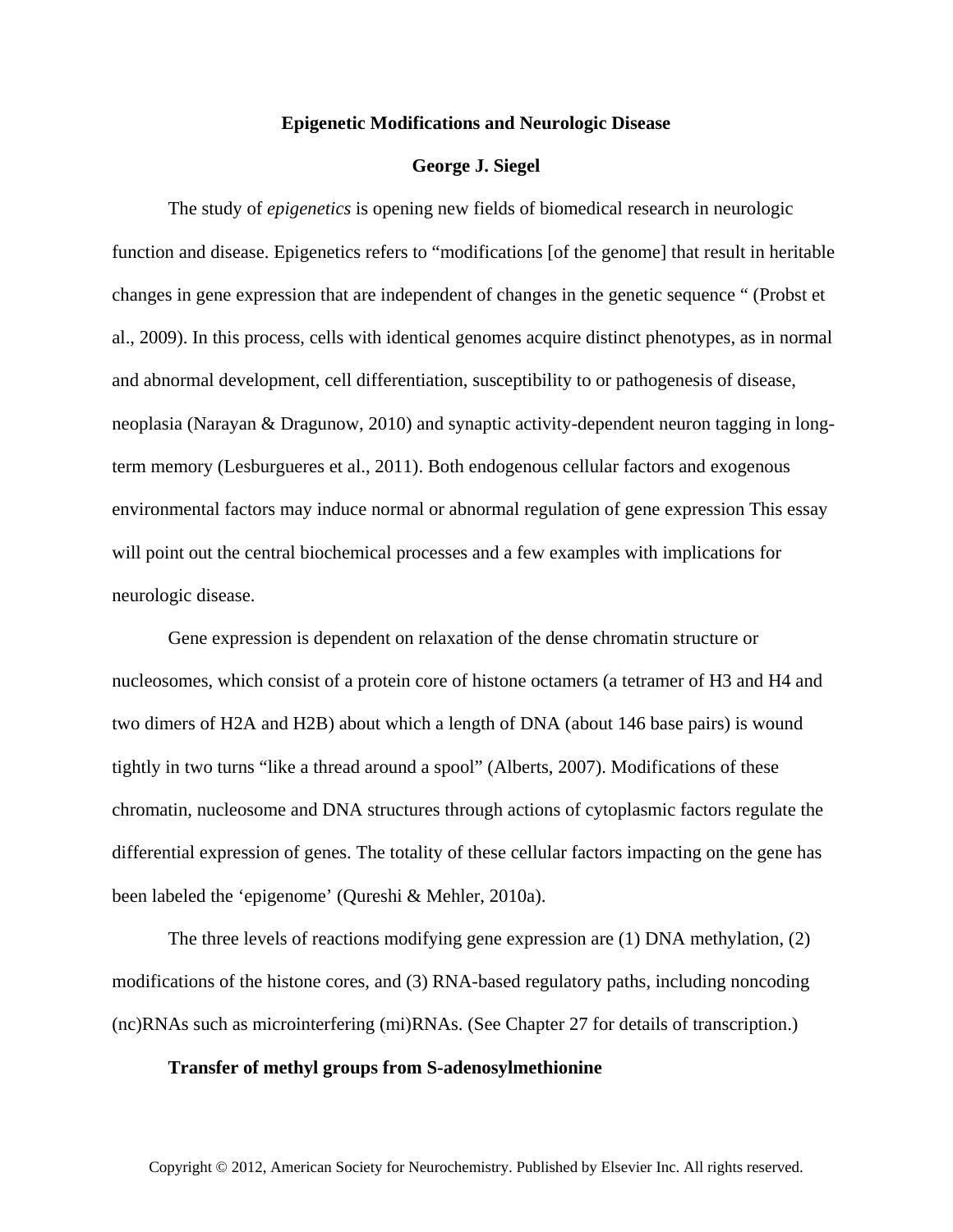Transfer of methyl groups from S-adenosylmethionine (SAM)to cytosine in DNA, catalyzed by DNA n-methyltransferases (DNMTs), occurs on cytosine residues in CpG-rich regions of the genome. Cytosine methylation interferes with binding of transcription factors to DNA, which may lead to decreased expression. However, these methylated cytosines also recognize methylCpG-binding proteins (MeCP1 and 2), which may recruit coactivator and/or corepressor factors. Activation or repression of a given gene may thus affect negative or positive transcription factors with respect to other genes (Narayan & Dragunow, 2010; Qureshi & Mehler, 2010b). For example, elevated levels of DNA methylation found in ischemic rodent brain are thought to promote neural cell death.

DNA methylation regulates diverse cellular processes, including genome stability, genomic imprinting and X-chromosome inactivation in females, and these processes are particularly relevant to normal embryologic development and regenerative mechanisms (Qureshi & Mehler, 2010a). The role of methylation in the nervous system is pleiotropic. For example, B12 and folate are essential cofactors for regeneration of methionine, precursor to SAM, and both are essential for normal DNA methylation. Deficiencies of B12 and folate can be factors in depression and other behavioral disorders as well as in producing neural tube defects (see Spina Bifida, see Ch. 28). Dietary supplements of B6, B12 and folate to raise methionine levels and DNA methylation have dramatically reduced the incidence of spina bifida and may be useful in treatment of depression, while their use in treatment of AD gave mixed results (see Narayan  $\&$ Dragunow, 2010).

# **Modification of histones within the nucleosome**

Modification of histones within the nucleosome occurs at lysines in their N-terminal. Histone modifications on lysines may be acetylation, methylation, phosphorylation,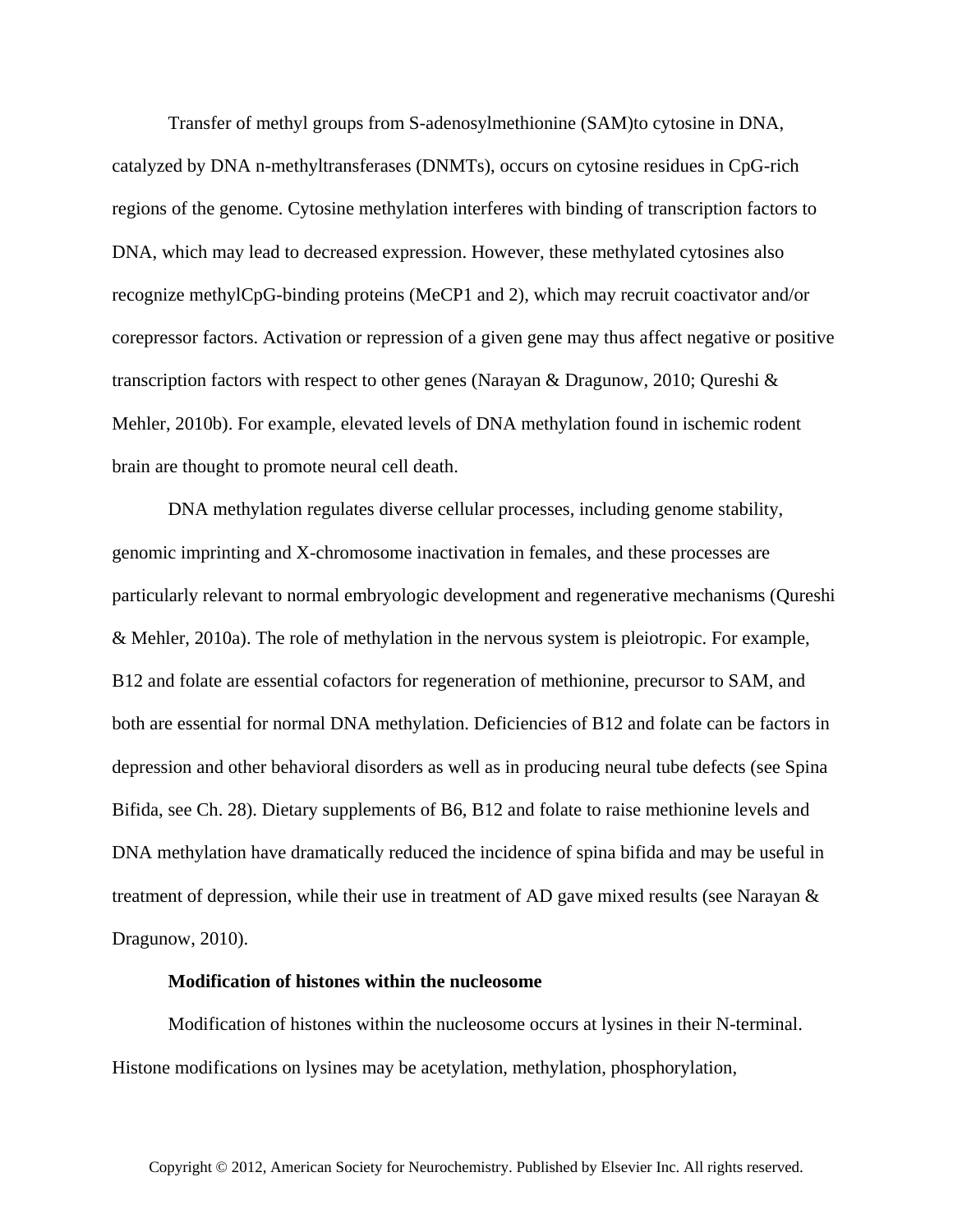ubiquitination, ADP ribosylation, carbonylation, SUMOylation, glycosylation or biotinylation. These reactions also may have net positive or negative effects on expression of a given gene depending on which class of histones is modified and the position of these modifications. There is, in essence, a complex histone code since there are four isoforms, and for the most studied H3 isoform, there are three alleles. For H3 alone, about 150 different modifications have been shown (Garcia et al., 2007).

Histone acetylation and phosphorylation generally facilitate activation of a gene by decreasing attraction between histone and DNA, thereby relaxing nucleosome structure and allowing freer access of transcription factors. Histone phosphorylation adds a negative charge to the molecule, which results in a repulsion between the histone and DNA. Phosphorylation of the histone is itself subject to complex regulation by various protein kinases and phosphatases that are ultimately responsive to extracellular signals.

Histone acetylation of a lysine residue neutralizes its otherwise positive charge, decreases its affinity for DNA and relaxes the nucleosome/chromatin structure. The balance between acetylation and deacetylation derives from the activities of histone acetyl transferase (HAT) and histone deacetylases (HDACs), of which 18 different isoforms are categorized into four classes in human (Mai, 2007). Some HAT and the HDACs act also on cytoplasmic substrates other than histones, such as tubulin (see Ch. 6). Histone acetylation is usually activating; when the gene activator CREB is phosphorylated, it recruits HAT to activate gene transcription, an activating effect that is antagonized by HDAC (see in Ch. 27).

Thus, considerable attention is focused on investigating HDAC inhibitors as potential pharmacologic tools in therapy (Fischer et al., 2010). Frequently used HDAC inhibitors are valproic acid (VPA), trichostatin A, sodium or phenyl butyrate and curcumin, with newer more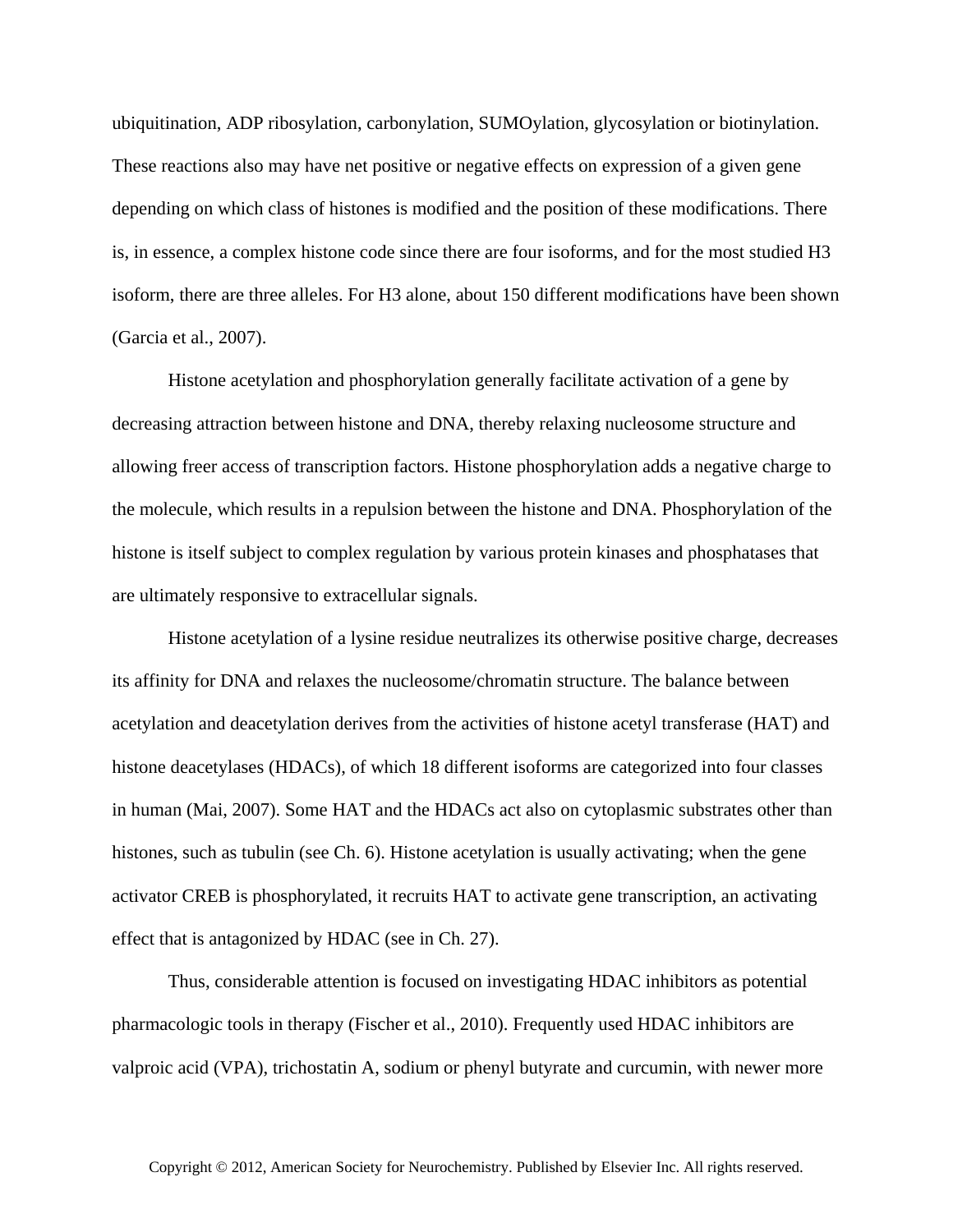selective inhibitors continually being introduced. While this research is still in its early stages, some encouraging results have been reported in brain ischemia and traumatic brain injury (see references in Gibson & Murphy, 2010), mouse models of spinocerebellar ataxia 3 (Chou et al., 2011) and Huntington's disease HD (Thomas et al., 2008). VPA has been used in exploratory clinical trials in humans with some positive effects in fragile X syndrome (Torrioli et al., 2010) and X-linked adrenoleukodystrophy (ALD) (Fourcade et al., 2010). In ongoing research, evidence for epigenetic factors at all three levels mentioned above has been found in Alzheimer's disease (Coppede & Migliore, 2010) and in a variety of developmental diseases involving epilepsy in humans, mental retardation, X-linked syndromes, particularly fragile X syndrome, and thalassemia (Qureshi & Mehler, 2010c). The variety of histone isotypes, the diverse array of chemical modifications and the numbers of enzymes involved indicate the complexity in finding specific drugs to target a specific desired effect (Narayan & Dragunow, 2010; Qureshi & Mehler, 2010a; Dietz & Casaccia, 2010).

### **Microinterfering RNAs**

Microinterfering RNAs (miRNA) represent the third class of epigenetic modifiers in the epigenome. They are the best characterized of the ncRNAs. These single-stranded, noncoding RNA segments of 19–25 nucleotides in length are derived in the cytoplasmic processing of noncoding RNA translocated from the nucleus (see Ch. 27). In the cytoplasm, miRNAs interfere with the translation into proteins of many mRNA molecules. Evidence for miRNA-induced dysregulation of gene expression has been described in Tourette's syndrome, fragile X mental retardation, HD, AD and schizophrenia (see Narayan & Dragunow, 2010; Qureshi & Mehler, 2010c for comprehensive reviews). Mutations in mitochondrial ncRNAs are implicated in mitochondrial encephalopathies. Differentially expressed profiles of miRNAs found in ischemic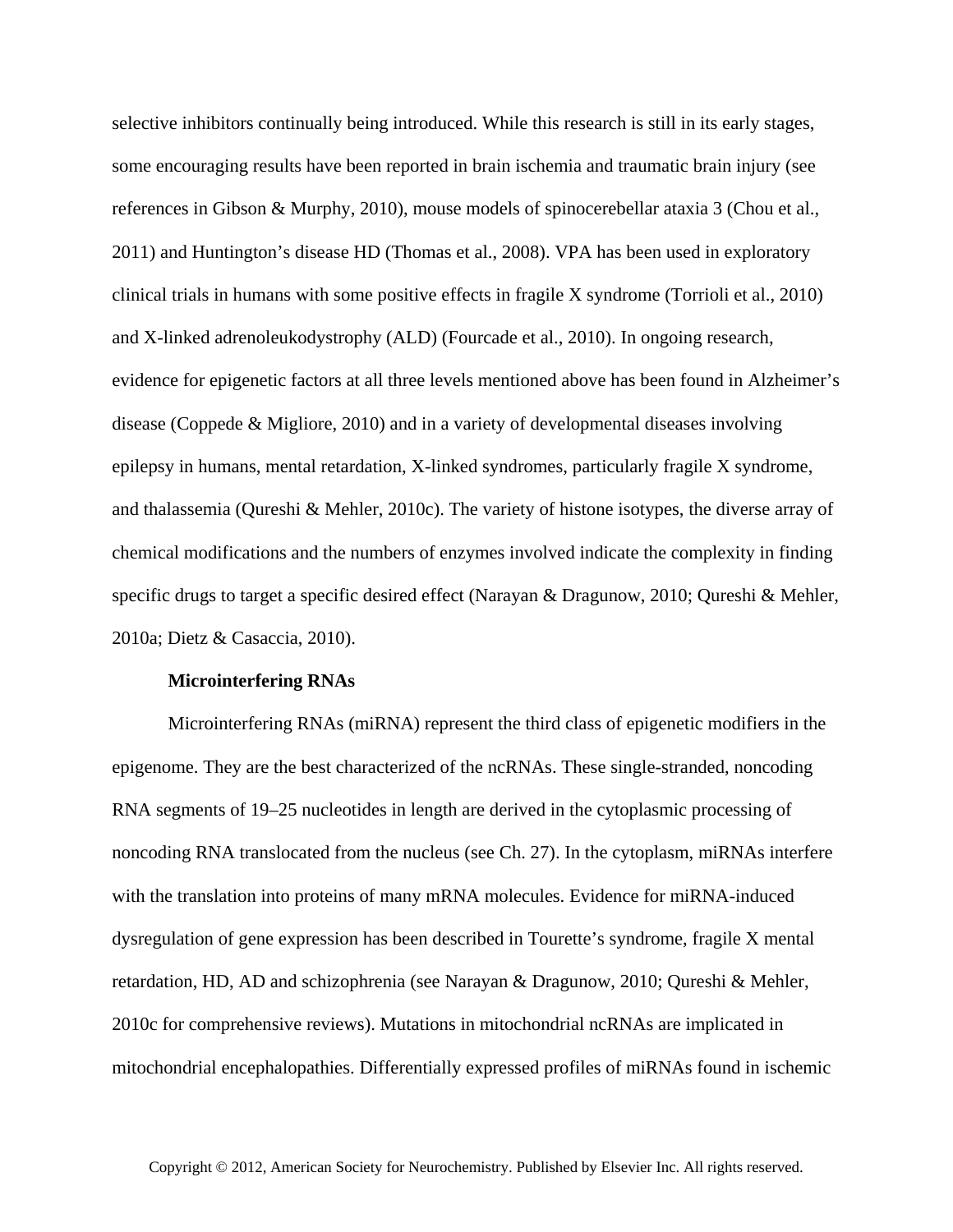brain correlate with their target mRNAs, suggesting that miRNAs regulate various processes in postischemic brain. For a discussion of the complex subject of RNA-based epigenetic pathways in stroke, see in Qureshi and Mehler (2010b).

# **Enzymatic aberrations related to polyQ-htt**

In HD, a number of enzymatic aberrations related to polyQ-htt (huntingtin) may lead to dysregulation of gene expression (Ch. 48). The long expansions of glutamine residues in polyQhtt have been reported to sequester and decrease CREB binding protein/HAT activity, thereby decreasing DNA acetylation and CREB activation This conclusion is supported by results of experiments with *Drosophila* (see in Pallos et al., 2008). There is also evidence for increases in transglutamination (TG2) activity induced by the long expansions of glutamine producing increased protein cross-linking transaminations on lysine residues that may interfere with transcriptional regulation (see box, Ch. 48). Buckley, et al. (Buckley et al., 2010) have adduced evidence that levels of BDNF mRNA in cells *in vitro* and in HD mouse model brains are positively responsive to wild type htt but not to polyQ-htt and that BDNF levels are reduced in postmortem HD brain.

The nascent understanding of epigenetic programming is leading to development of new pharmacologic tools for investigating normal and pathologic neurobiological processes as well as for therapy of neurologic disease, such as HD and other neurodegenerative and developmental diseases (Narayan & Dragunow, 2010; Fischer et al., 2010; Qureshi & Mehler, 2010c).

#### **References**

Alberts, 2007 B. Alberts, Molecular biology of the cell. Alberts, 2007 B. Alberts, Molecular biology of the cell5th ed.2007Garland Science, New Yorkp. 211, Garland Science, New York2007.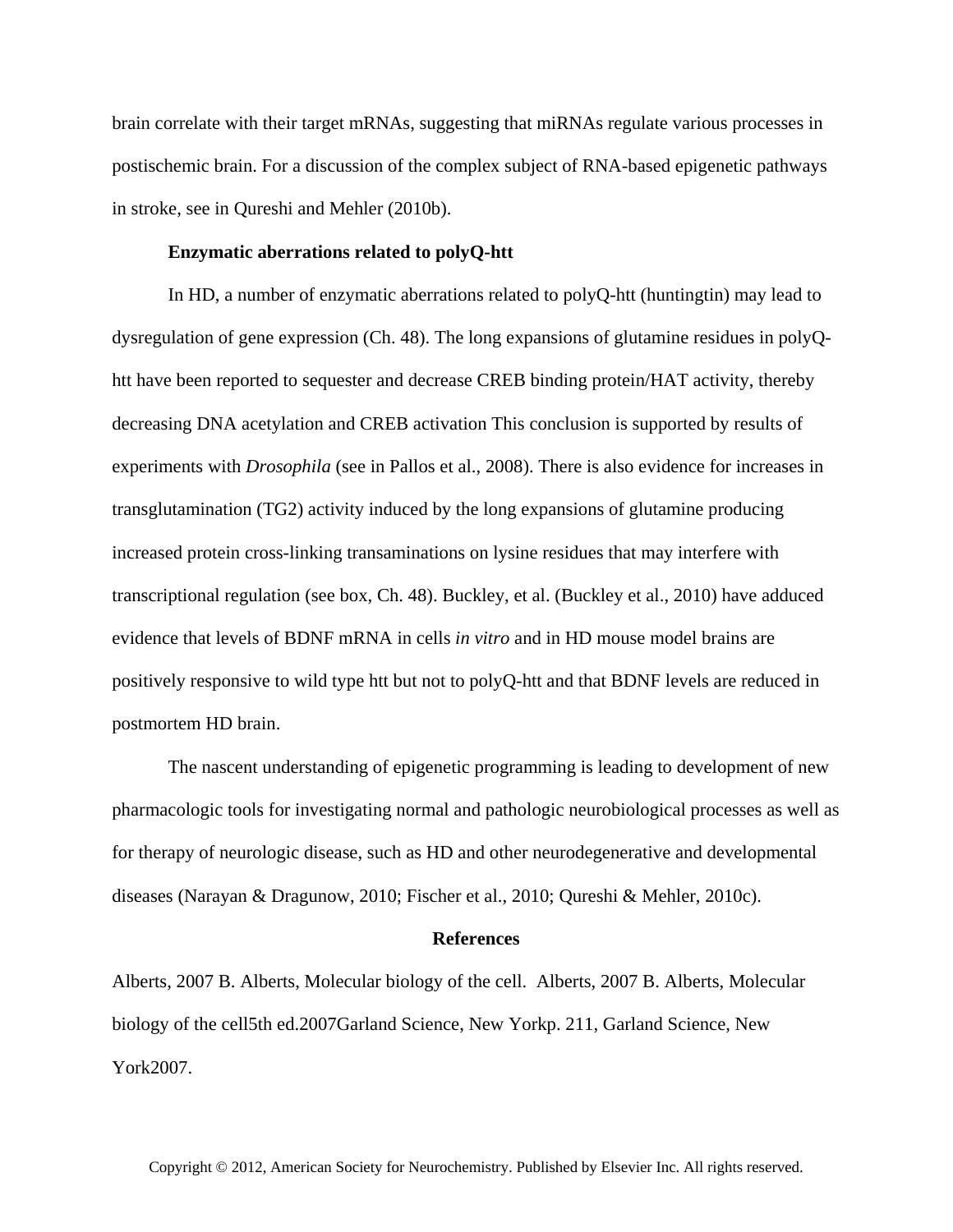Buckley et al., 2010 N.J. Buckley, R. Johnson, C. Zuccato, A. Bithell, E. Cattaneo, The role of REST in transcriptional and epigenetic dysregulation in Huntington's disease. Neurobiology of Disease. 39 (1) (2010) 28–39.

Chou et al., 2011 A.H. Chou, S.Y. Chen, T.H. Yeh, Y.H. Weng, H.L. Wang, HDAC inhibitor sodium butyrate reverses transcriptional downregulation and ameliorates ataxic symptoms in a transgenic mouse model of SCA3. Neurobiology of Disease. 41 (2) (2011) 481–488.

Coppede and Migliore, 2010 F. Coppede, L. Migliore, Evidence linking genetics, environment, and epigenetics to impaired DNA repair in Alzheimer's disease. Journal of Alzheimer's Disease: JAD. 20 (4) (2010) 953–966.

Dietz and Casaccia, 2010 K.C. Dietz, P. Casaccia, HDAC inhibitors and neurodegeneration: At the edge between protection and damage. Pharmacological Research: The Official Journal of the Italian Pharmacological Society. 62 (1) (2010) 11–17.

Fischer et al., 2010 A. Fischer, F. Sananbenesi, A. Mungenast, L.H. Tsai, Targeting the correct HDAC(s) to treat cognitive disorders. Trends in Pharmacological Sciences. 31 (12) (2010) 605– 617.

Fourcade et al., 2010 S. Fourcade, M. Ruiz, C. Guilera, E. Hahnen, L. Brichta, A. Naudi, Valproic acid induces antioxidant effects in X-linked adrenoleukodystrophy. Human Molecular Genetics. 19 (10) (2010) 2005–2014.

Garcia et al., 2007 B.A. Garcia, J.J. Pesavento, C.A. Mizzen, N.L. Kelleher, Pervasive combinatorial modification of histone H3 in human cells. Nature Methods. 4 (6) (2007) 487–489. Gibson and Murphy, 2010 C.L. Gibson, S.P. Murphy, Benefits of histone deacetylase inhibitors for acute brain injury: A systematic review of animal studies. Journal of Neurochemistry. 115 (4) (2010) 806–813.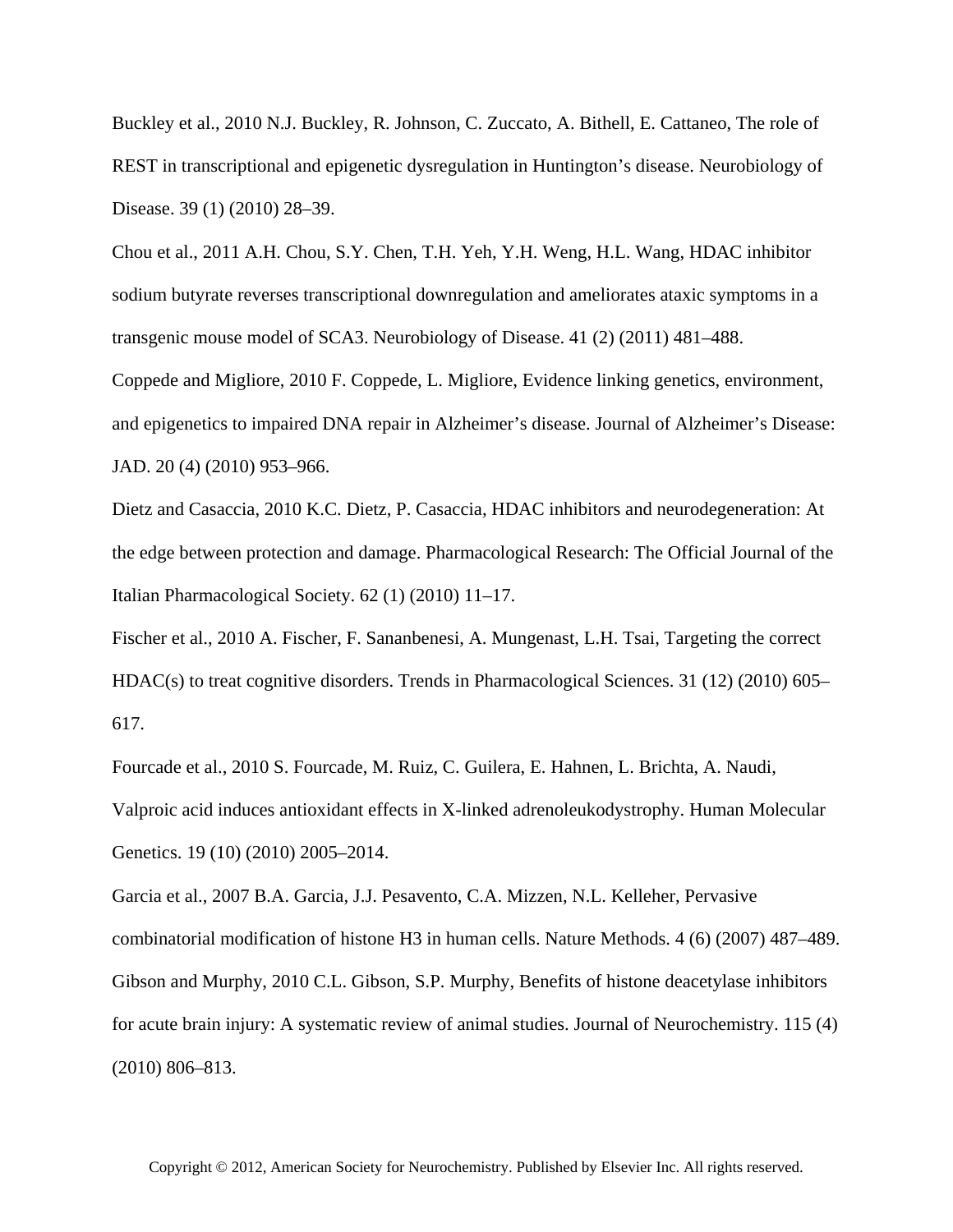Lesburgueres et al., 2011 E. Lesburgueres, O.L. Gobbo, S. Alaux-Cantin, A. Hambucken, P. Trifilieff, B. Bontempi, Early tagging of cortical networks is required for the formation of enduring associative memory. Science. 331 (6019) (2011) 924–928.

Mai, 2007 A. Mai, The therapeutic uses of chromatin-modifying agents. Expert Opinion on Therapeutic Targets. 11 (6) (2007) 835–851.

Narayan and Dragunow, 2010 P. Narayan, M. Dragunow, Pharmacology of epigenetics in brain disorders. British Journal of Pharmacology. 159 (2) (2010) 285–303.

Pallos et al., 2008 J. Pallos, L. Bodai, T. Lukacsovich, J.M. Purcell, J.S. Steffan, L.M.

Thompson, Inhibition of specific HDACs and sirtuins suppresses pathogenesis in a *Drosophila* model of Huntington's disease. Human Molecular Genetics. 17 (23) (2008) 3767–3775.

Probst et al., 2009 A.V. Probst, E. Dunleavy, G. Almouzni, Epigenetic inheritance during the cell cycle. Nature Reviews. Molecular Cell Biology. 10 (3) (2009) 192–206.

Qureshi and Mehler, 2010a I.A. Qureshi, M.F. Mehler, Emerging role of epigenetics in stroke:

Part 1: DNA methylation and chromatin modifications. Archives of Neurology. 67 (11) (2010) 1316–1322.

Qureshi and Mehler, 2010b I.A. Qureshi, M.F. Mehler, The emerging role of epigenetics in stroke: II. RNA regulatory circuitry. Archives of Neurology. 67 (12) (2010) 1435–1441. Qureshi and Mehler, 2010c I.A. Qureshi, M.F. Mehler, Epigenetic mechanisms underlying human epileptic disorders and the process of epileptogenesis. Neurobiology of Disease. 39 (1) (2010) 53–60.

Thomas et al., 2008 E.A. Thomas, G. Coppola, P.A. Desplats, B. Tang, E. Soragni, R. Burnett, The HDAC inhibitor 4b ameliorates the disease phenotype and transcriptional abnormalities in Huntington's disease transgenic mice. Proceedings of the National Academy of Sciences of the